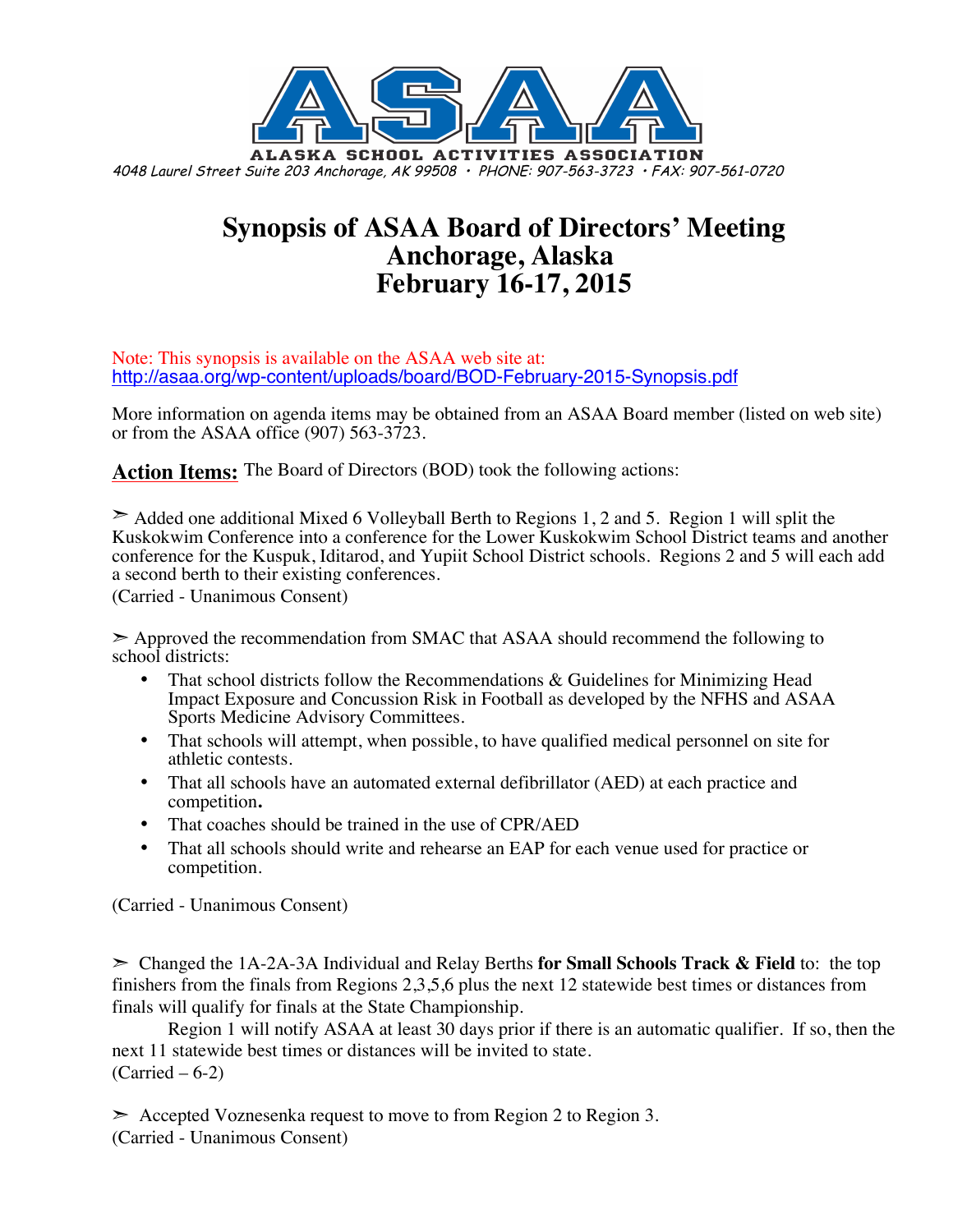➣ Approved Tok's request to opt up 2A for volleyball and basketball. Tok will play basketball in the Interior Conference and will be in the Aurora Conference for volleyball. (Carried - Unanimous Consent)

**Reports:** The BOD heard the following reports:

- Board Members
- State Tournaments
- Finance Committee
- Student Government
- Officials/Coaches
- Sponsorships/Marketing/Promotions
- Play for Keeps, Win for Life/Hall of Fame
- Sports Medicine Advisory Committee (SMAC)
- Executive Director

#### **Public Comments:** None

**Executive Session:** The board moved into executive session to discuss financial and personnel matters.

#### **Student Eligibility Hearing:** None

#### **Tabled Items:**

- a. Transgender Policy Update until April
- b. 3A Basketball At-Large Berths until April
- c. Girls Wrestling until April

**Discussion Items:** The BOD discussed the following items:

➣ **Football Conferences-**Discussed the need to balance the Large School Football Conferences by moving either Chugiak or Chugiak and Bartlett to the Railbelt conference beginning the 2016-17 school year.

➣ **Football Game Limit**- Discussed that if the Large School Conferences were balance**d,** the concept of going to a nine game regular season with the top 2 schools from each conference earning a playoff berth. This would eliminate the quarterfinals. Also discussed allowing the higher seed to host the semi-final game.

➣ **Football Scheduling**- Discussed issues with current method of football scheduling. ASAA recommends creating a policy to allow each conference an individual to help develop the schedule **and** require teams to abide by the group's outcome. Also recommended creating a two-year schedule where schools would play the same schools for two years in a row alternating hosting.

➣**State Tournament Bid Proposals Due this Year-** The following tournaments are up for bid beginning in 2016. Bids must be submitted by April 2, 2015. The Board will award bids at the April meeting for:

XC Running Tennis 3A/4A Volleyball 2A/Mixed Six Volleyball 123A Wrestling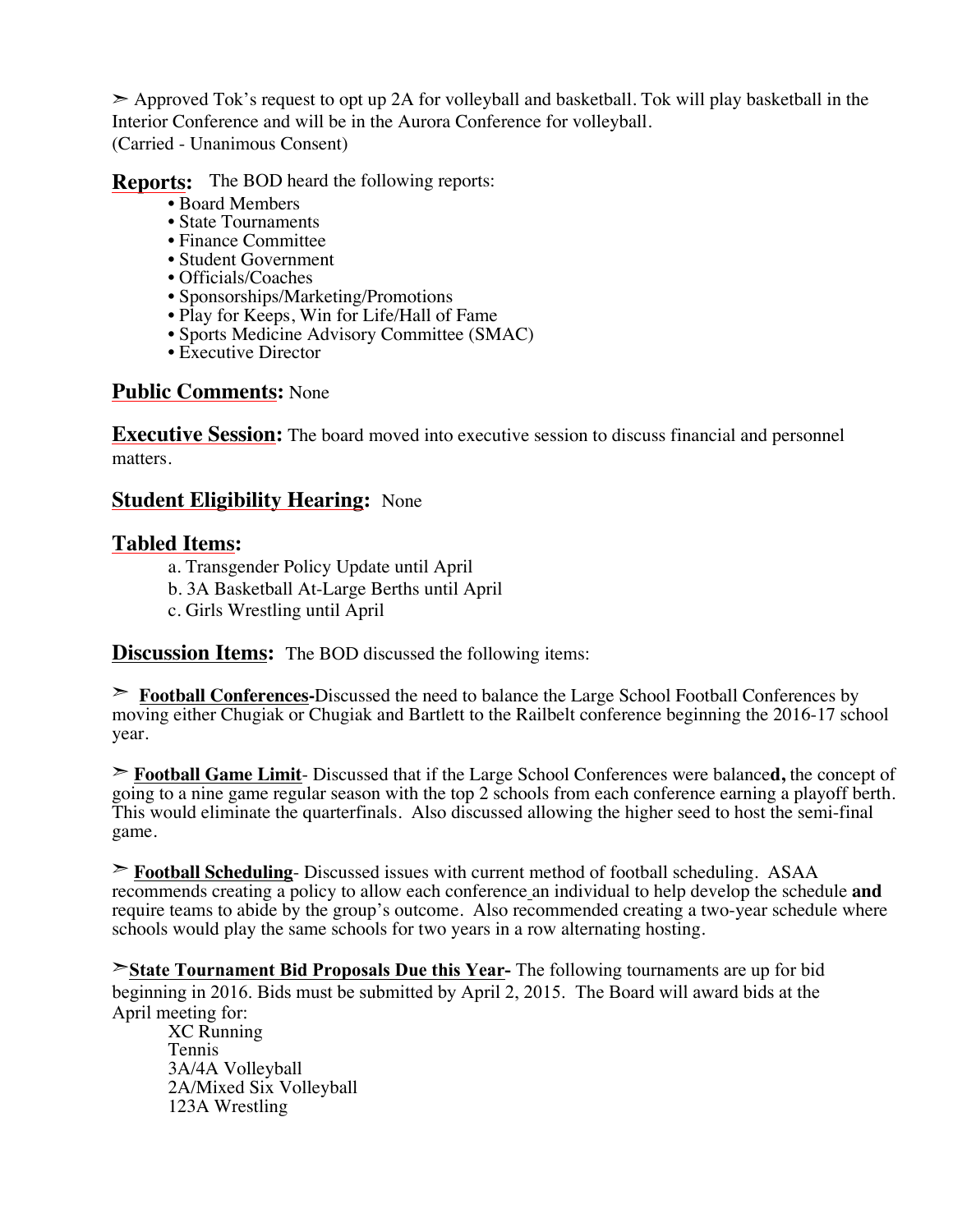➣ **Out of Season Contact**- Discussed the concept of having "dead period" where coaches may not have any contact with players outside of "open facility".

➣ **Homeschool Policy Issue**- Discussed the need to amend the policy to reflect the DEED not being able to do a "self-study" as a way for non-accredited home schools to become accredited.

➣ **Team Scoring/Berths State Wrestling**- Discussed the Region 1 proposal to only allow a team's top 15 point scoring individuals to earn point**s** for their team at the State Wrestling Tournaments.

➣**Activities Committees**-Discussed the Executive Directors proposal to create a "coach or advisor" committee for each ASAA activity. The committee will make recommendations to the Board. The committees may also serve other functions such as reviewing supplemental rules, football scheduling and other issues.

➣**ASAA Hockey Supplemental Rules-** Discussed if the current supplemental rules for hockey and need to **be** review**ed** if current NFHS rules have made them overly punitive.

**Example 1** Policy- Discussed the need to review the school penalty in regard to what activities they offer. The Board directed the Executive Director to make recommendation for the April meeting.

➣**Boarding School Transfer Bylaw Change**-Discussed the need to amend the Boarding School Transfer Bylaw in regard to recent change**s** to the Transfer **W**ithout Bona Fide Move of Parent Bylaw. **Two different proposals made:**

**1.** Allow students to return to their "home" school from a boarding school and be immediately eligible. Students could do this one time.

**2. S**tudents transferring from a boarding school would be ineligible for varsity level competition for the rest of the school year. Students attending **a** school without subvarsity teams would be eligible to compete during the regular season but would be ineligible for conference tournament and state competitions.

➣**Football Championship Venue**- Discussed a request by Soldotna High School to be allowed to bid on hosting the Medium/Small School Championship. Region 3 **has not** endorsed this proposal. There was also discussion on the need to review the use of the Anchorage Football Stadium as the site for the Large School Championship game.

➣**Academic and Fine Arts Transfer, Participation Policies and Bylaws**- Discussed developing separate policies and bylaws for academic and student government.

➣**Cooperative School Bylaw**- Discussed a request **from** Grace Christian and Lumen Christi High Schools to "co-op" for baseball. Currently school with enrollments of less than 451 may form co-op teams, only if they are in the same school district.

➣**WPI**- Discussed how teams, **due to concerns about** the WPI impact, will often not schedule games against schools in another classification.

➣ **Waiver Forms**- Discussed revising the Bona Fide Change of Residence Form to require more "proof" that the former residence is no longer being occupied. Directed the ASAA Staff to revise other waiver forms to **allow** the "sending" school *the opportunity* to give input. Discussed determining if a transfer was "athletically motivated" as opposed to asking if "undue influence" was involved.